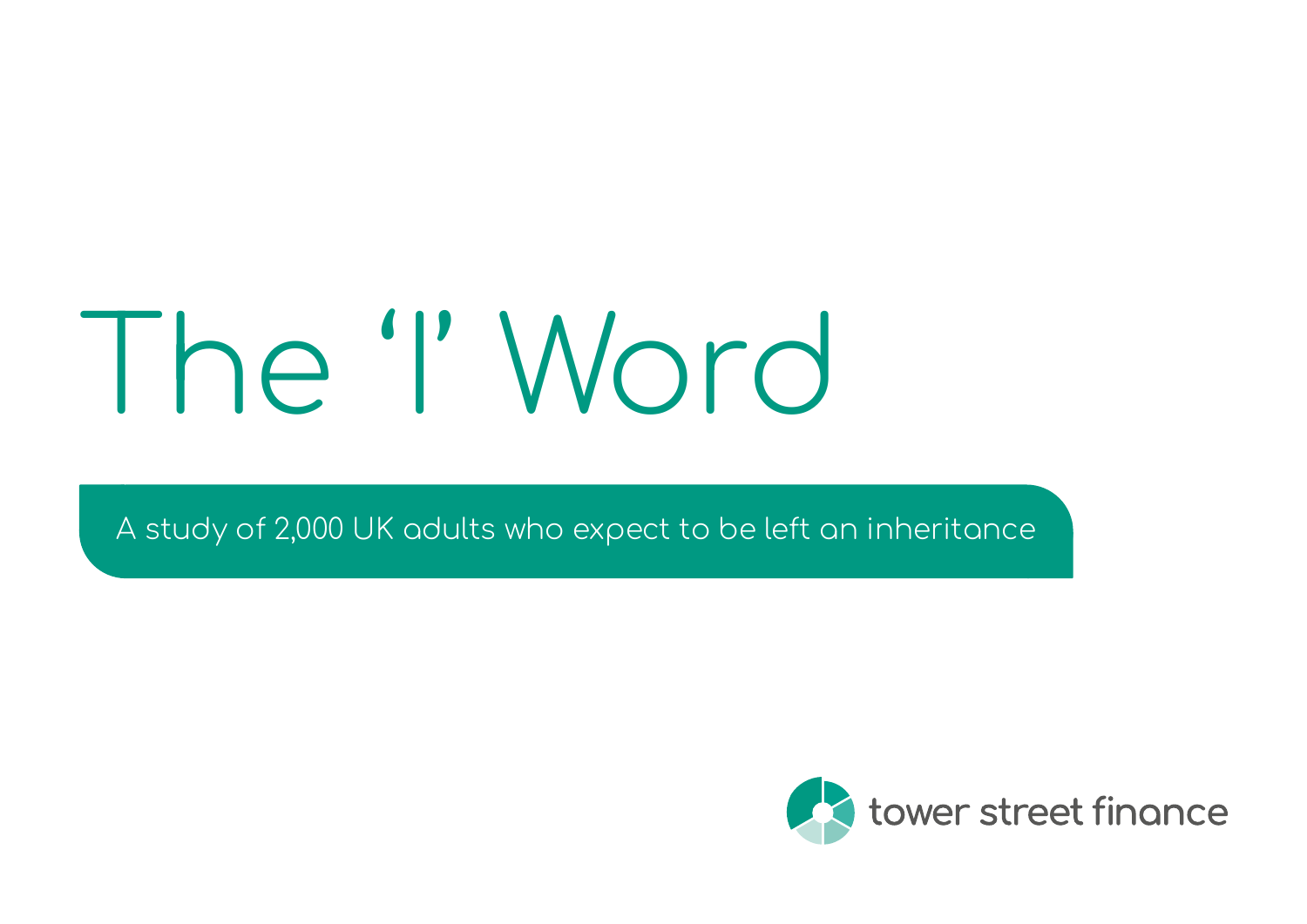## Contents

| Foreword                                                                              | Page 2  |
|---------------------------------------------------------------------------------------|---------|
| Chapter 1: A nation banking on inheritance                                            | Page 3  |
| Chapter 2: People are risking their loved ones being left out of a legacy             | Page 5  |
| Chapter 3: Blood is thicker than water when it comes to inheritance                   | Page 7  |
| Chapter 4: Fear inheritance will be raided to pay for Coronavirus                     | Page 8  |
| Chapter 5: Will the UK property boom lead to more families becoming inheritance bust? | Page 9  |
| About Tower Street Finance                                                            | Page 10 |

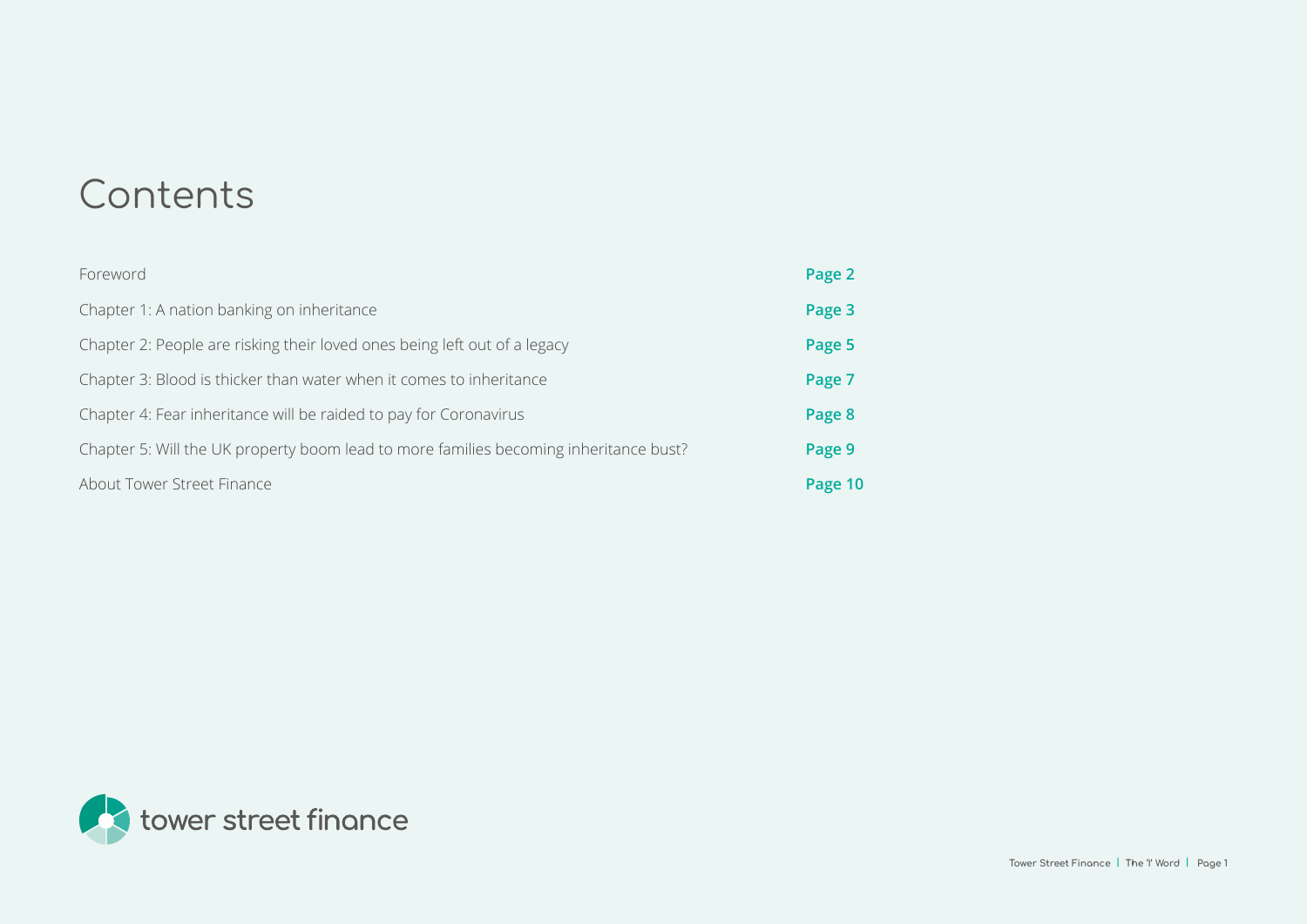## <span id="page-2-0"></span>Foreword

#### The 'I' Word...

Inheritance is a topic many people try to avoid, which is perhaps not all that surprising. Discussing an inheritance that you will benefit from means facing the loss of a loved one and talking about a legacy you are planning to leave forces you to think about your own death.

But the realities of avoiding the topic of inheritance are stark. The number of people dying in the UK without a will (called 'intestate') is higher than ever, and more people are being forced into legal battles over inheritance disputes, with the Ministry of Justice claiming that the number of court cases has now reached record levels.

#### **We commissioned in-depth research amongst**

**2,000 UK adults** who either were a beneficiary of will or who expected to be left an inheritance. It revealed that this reticence to discuss inheritance, combined with few people understanding the legal complexities of leaving, and being left, a legacy is only going to compound those issues further.

In our research we uncovered that **84%** of UK adults plan to leave an inheritance, but only **54%** have a will.

Despite almost half of people admitting to not having a will, our study identified that people have very strong feelings about who should, and who should not, inherit their estate.

**17%** of step-parents plan to exclude their stepchildren from an inheritance. And while **43%** want to leave their legacy to their partner, few understand that without a will unmarried partners, or those not in a civil partnership, would not be entitled to an inheritance automatically.

We also found that most people have no real understanding of how probate works, or how long the process can take. And that there was very little understanding about inheritance tax and who is liable to pay it before an estate can be distributed. Only **14%** knew that the executor or personal representative (when there is no will) is responsible, and a further **27%** wrongly believe that any inheritance tax liabilities can be settled once Probate is Granted.

Despite this lack of knowledge many are relying on an inheritance as a financial lifeline, especially when it comes to being able to afford later life living costs and retirement.

As an inheritance lending specialist, the insight we gathered from our research was invaluable not least because it helped shape a number of new financial products for beneficiaries, executors and personal representatives, as well as helping solicitors.

We hope our research is just as helpful to you.

#### **Richard (Dicky) Davies, Business Development Director Tower Street Finance**

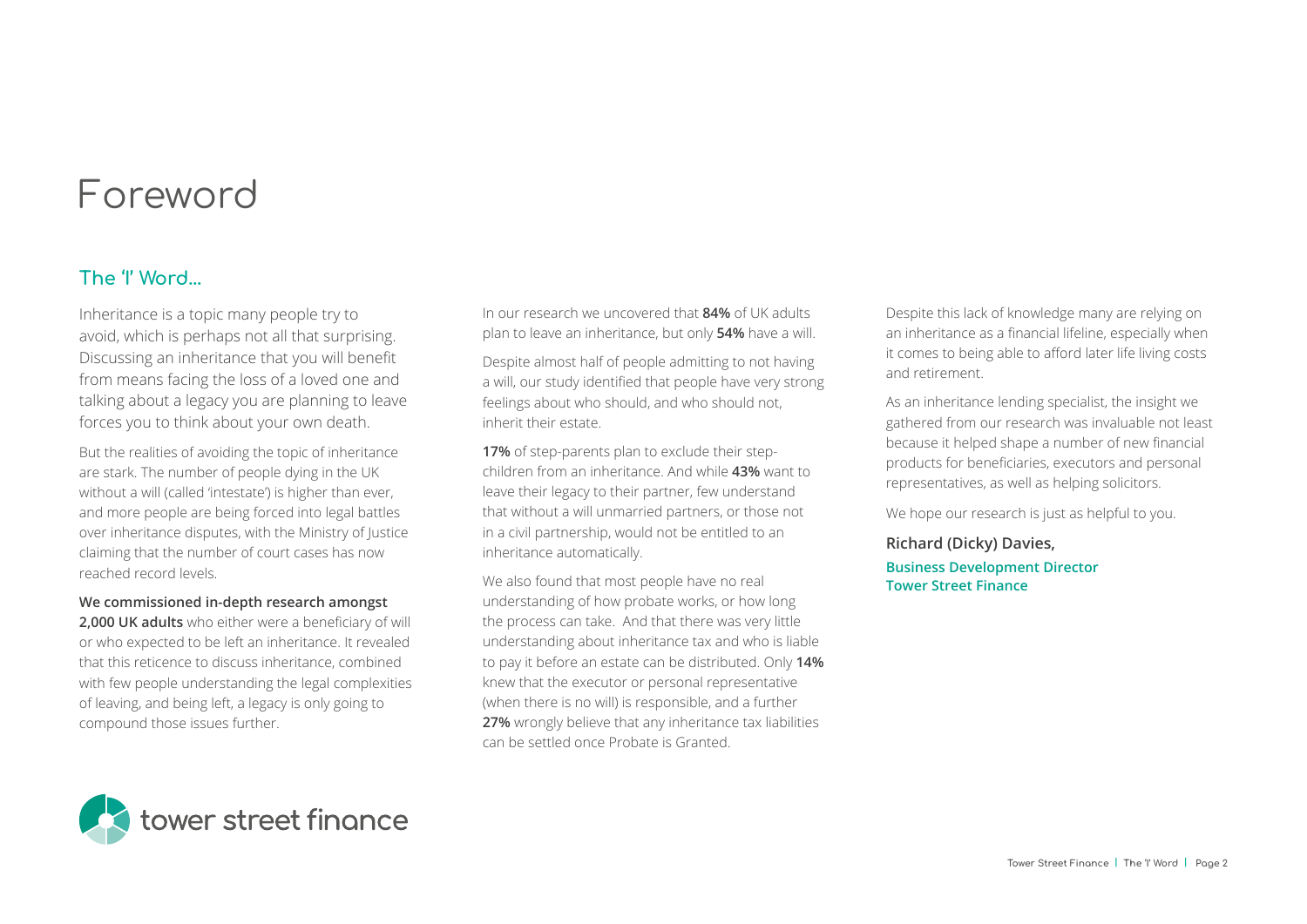# <span id="page-3-0"></span>A nation banking on an inheritance

**Nine out of ten (90%)** of people in the UK are banking on receiving an inheritance from loved ones to pay off debts and afford retirement.

# **MUTHUTHUT**

Top reasons people are banking on an inheritance

| 1. Paying off mortgage                  | 21% |  |
|-----------------------------------------|-----|--|
| Paying living costs in retirement<br>2. | 16% |  |
| Paying for funeral costs<br>3.          | 13% |  |
| 4. Paying off credit card debt          | 11% |  |
| Investing it into a pension<br>5.       | 11% |  |
| Paying off personal loans<br>6.         | 8%  |  |
| Paying living costs<br>7.               | 7%  |  |
| University costs for children<br>8.     | 7%  |  |
| 9. Care costs for elderly relatives     | 4%  |  |
| 10. University costs for grand-children | 3%  |  |

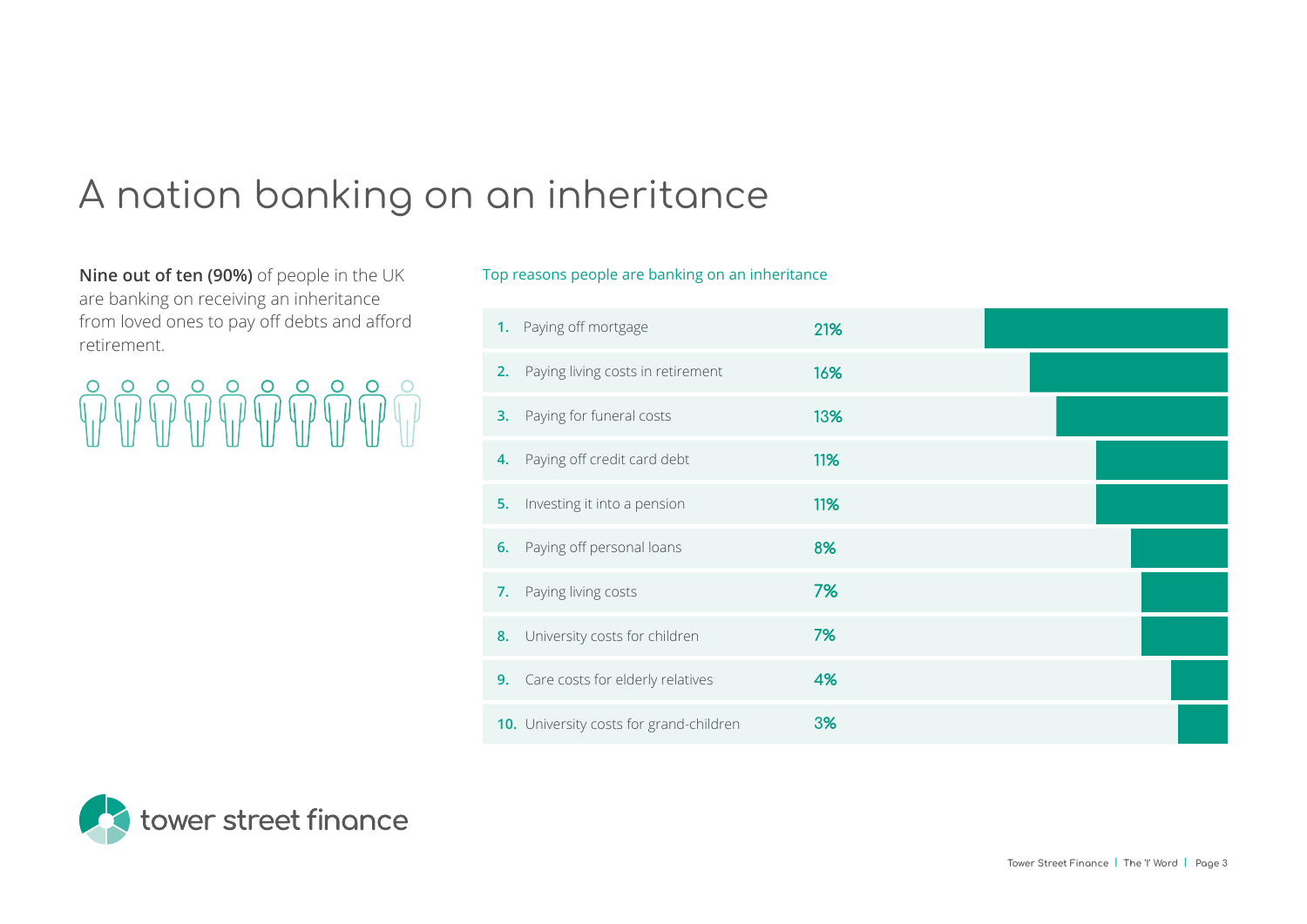# A nation banking on an inheritance

#### **Great inheritance expectations**

#### People expect to receive an average inheritance of £214,000.

- **6%** have loftier expectations and believe they are in line to be left a legacy of between **£750,000** to over **£1m**
- People living in London are relying on receiving the highest level of inheritance anywhere in the UK with an average of **£312,000**. In comparison, with the lowest level of expectation, people in Northern Ireland estimate they will be given around **£130,000**
- Men think they are in store for a **£320,000** windfall, while women think they'll be gifted around a quarter of a million pounds

**One in seven** people relying on an inheritance to afford a loved one's funeral

The average cost of a funeral has increased by 62% in the last decade to £4,417 and is expected to continue rising to a predicted £5,285 by 2024. (1)

- **30%** would not have access to the funds to pay for a loved one's funeral
- **Over half** of those people **(52%)** would be forced to take out a personal loan or use credit cards
- **32%** admitted that they have no idea how they would afford a funeral, while a further **22%** said they would rely on borrowing from family and friends
- A further **one in seven (14%)** said they would rely on an inheritance from the loved one
- **9%** said their only option would be to sell personal items, such as a car, to raise the money



People in Wales were revealed to be the most cash strapped with **36%** saying they wouldn't have the money to pay for a loved one's funeral.



This was followed by **32%** of people in the South West, South East and West Midlands regions.

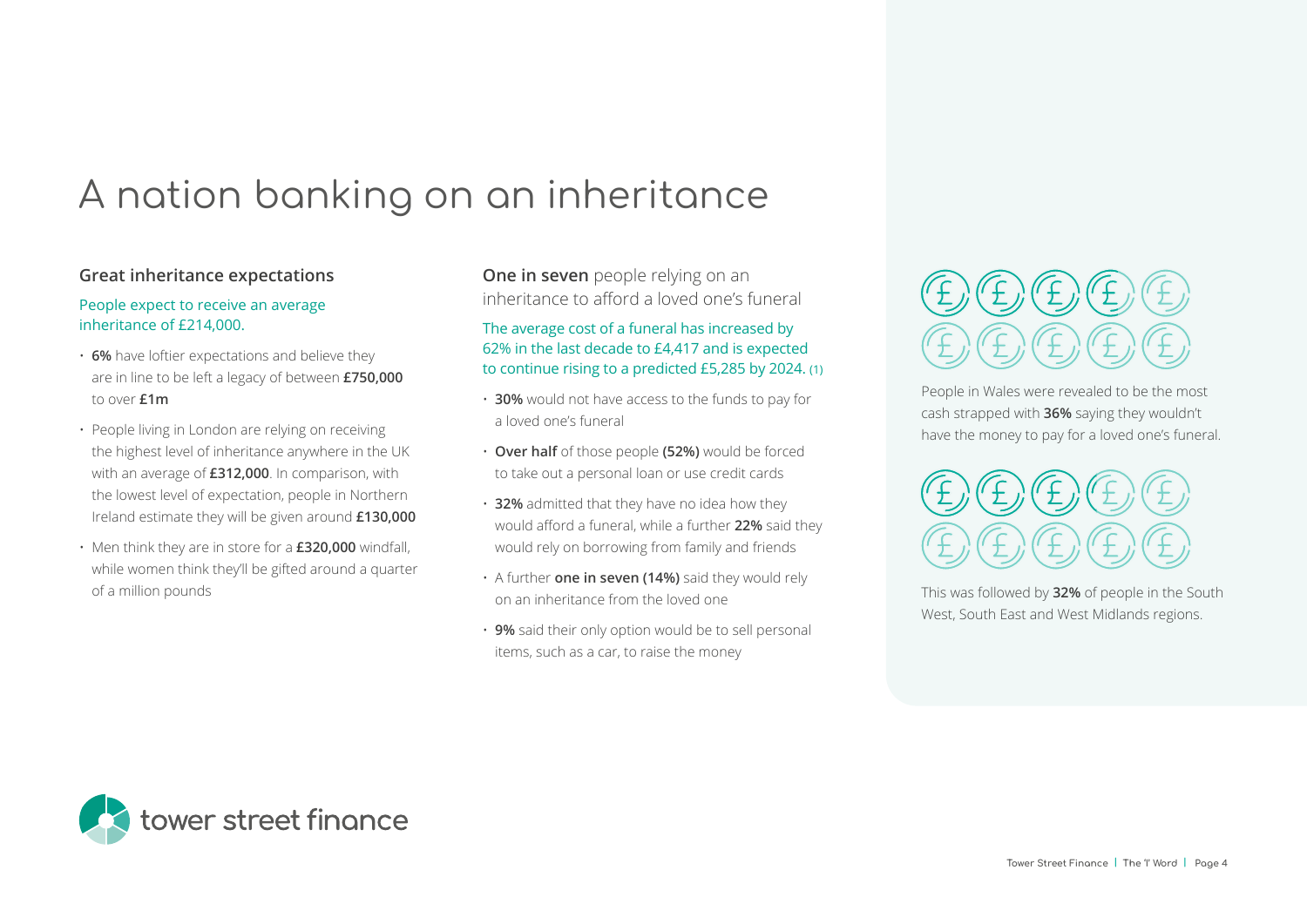# <span id="page-5-0"></span>Half of UK adults risk loved ones being left out of a legacy

**Eight out of ten** people say that they plan to leave an inheritance to loved ones, with the average UK inheritance expected to be **£290,000**. Yet almost half of UK adults are leaving to chance exactly who will and will not - benefit.

#### Will writing UK hotspots

- **68%** of people in Edinburgh
- **65%** of people in Norwich
- **64%** of people in Gloucester and Leeds
- **62%** of people in Bristol

In contrast, **67%** of people in Wrexham, **60%** in Newcastle and **56%** in Oxford admit that they don't have a will.

#### Having a will is a good thing, but exactly how that estate gets divided and who stands to benefit is being left to chance as:

- **45%** of UK adults say that they have not written a will
- **23%** of people aged 55 and over don't either
- And neither do **47%** of women

Despite this, people have strong views on who should, and who should not, gain from any legacy they leave when they die.



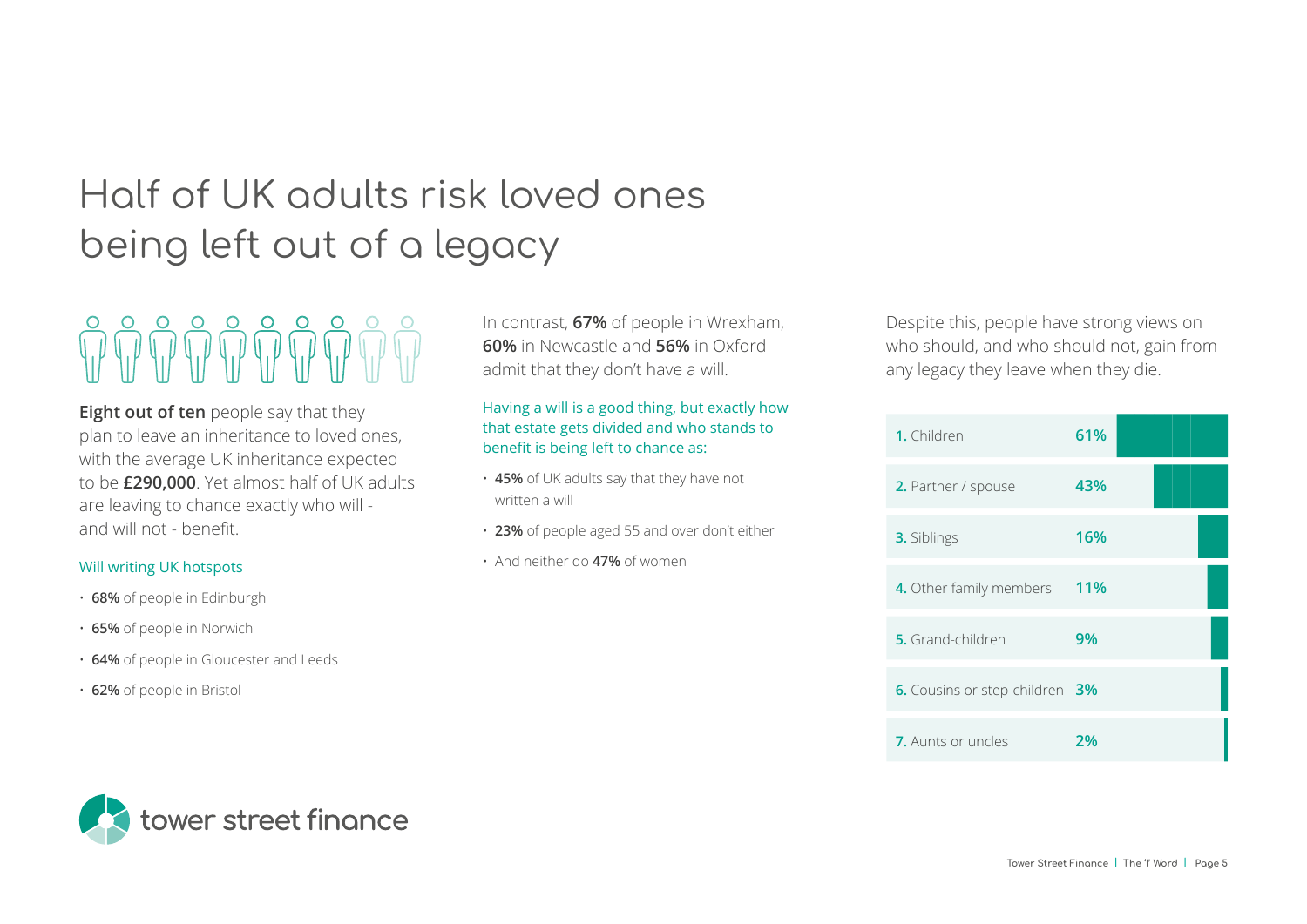# Half of UK adults risk loved ones being left out of a legacy

For the **43%** of people who want to leave their estate to their partners/spouse, unless there is a will in place, only those who are married or in a civil partnership will have their last wishes fulfilled.

Under the rules of intestacy if a person dies without a will, only married or civil partners, and some close relatives such as children, siblings and grand-parents, can inherit an estate.

Cohabiting couples, which according to the Office of National Statistics are now the second fastest growing type of households in the UK, do not have any rights under intestacy.

#### Who do people expect to receive an inheritance from?



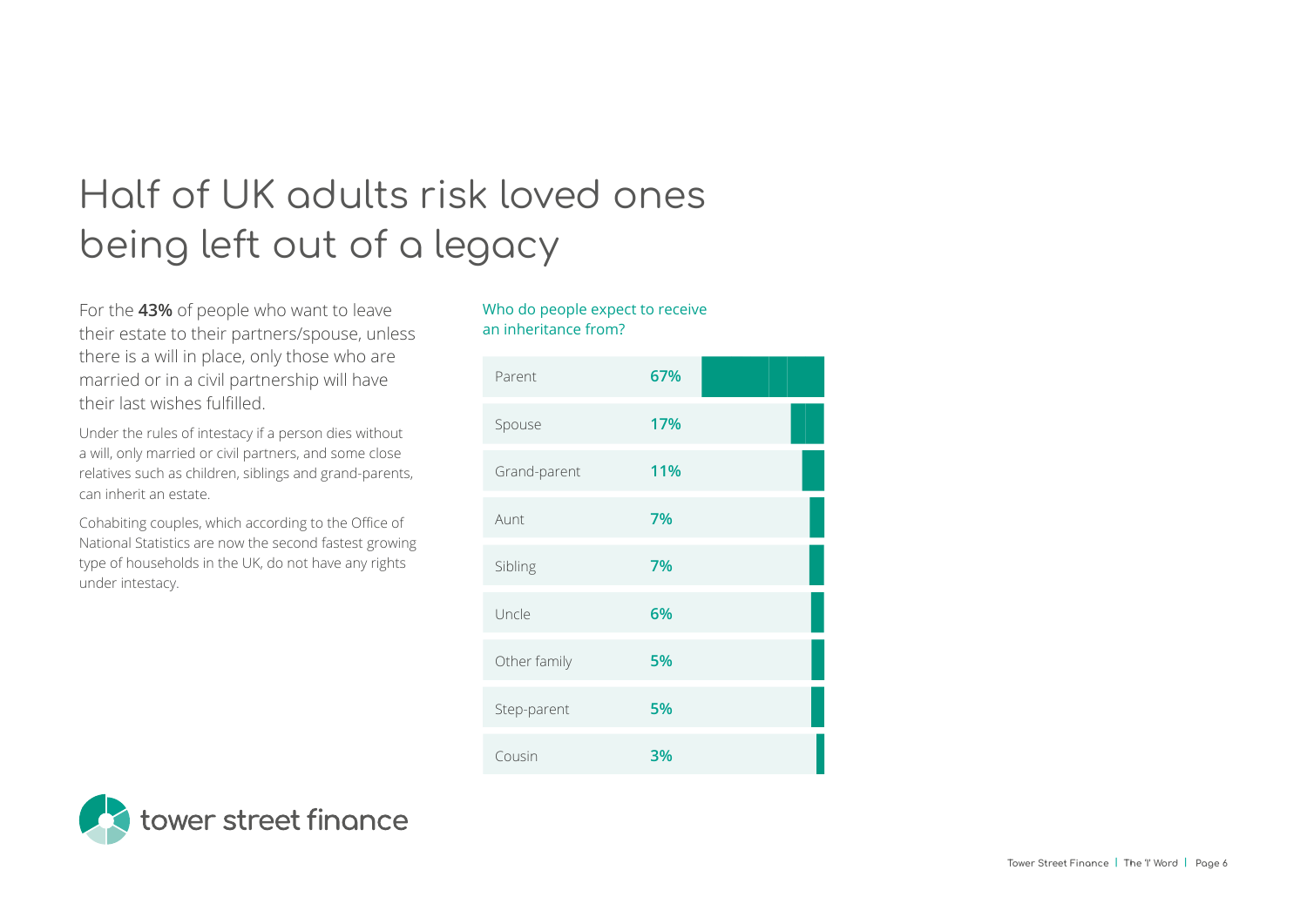# <span id="page-7-0"></span>Blood is thicker than water when it comes to inheritance

**Almost half (49%)** of step-parents in the UK plan to exclude their step-children from their will or deny them a fair inheritance according to the latest research from Tower Street Finance.

- **32%** of step-parents have a will which does not treat their children and step-children equally.
- **17%** of step-parents admitted they had excluded step-children from their wills altogether.
- Step-fathers are revealed to be least likely to leave an inheritance to a step-child, with almost a quarter **(23%)** excluding them from their will compared to **13%** of step-mothers.
- Step-parents in East Anglia are the most likely to deny their step-children an inheritance with **33%** admitting that they have purposely left them out of their last wishes.
- In comparison, step-children living in Yorkshire and the Humber are the most likely to receive an inheritance from a step-parent with **83%** claiming to have already written them into their will.

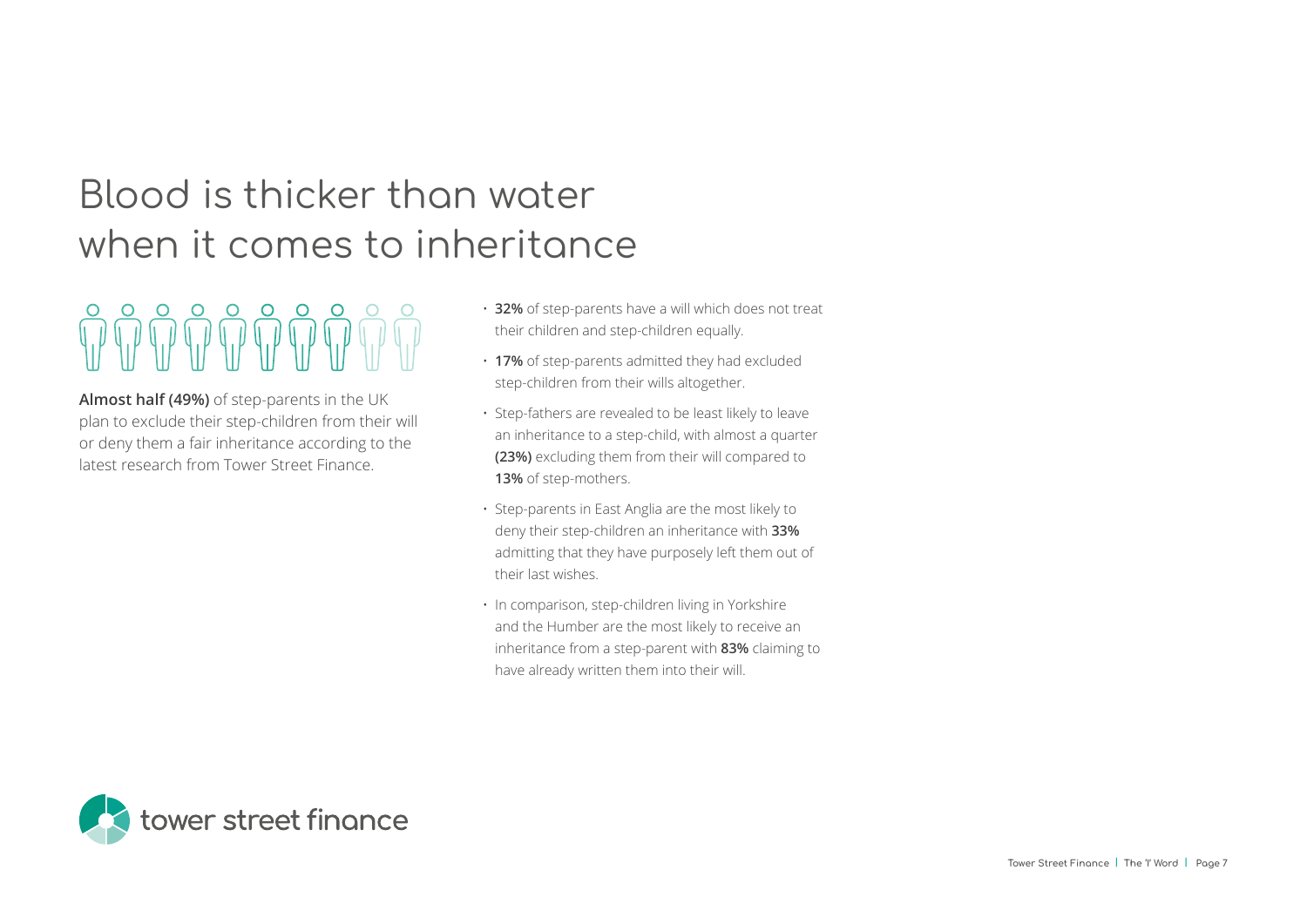# <span id="page-8-0"></span>Fear inheritance will be raided to pay for Coronavirus

**Four in 10 people** fear the Government will increase the current **40%** Inheritance Tax (IHT) rate to help cover the cost of the Covid-19 pandemic.

- **54%** think the Government is set to hike the rate of IHT to **50%,** three in ten fear a rise to **60%** and one in seven predict it could rise to **70%.**
- A minority, **one in 33**, fear the Government could even double the IHT tax rate to **80%.**

In 2009/10 the Government received **£2.4bn in inheritance tax**. A decade later in 2019/20 that figure had **more than doubled to £5.2bn.** 

Inheritance tax is currently charged at **40%** on the value of an estate above the nil rate band, which is currently **£325,000** for an individual.

But IHT must be paid before a court will release an inheritance to beneficiaries of a will and each year around **2,000** families are unable to afford the average up-front IHT bill of **£200k.** 

- **45%** don't believe the Government should make any changes to inheritance tax, or the nil rate band to pay for the Coronavirus pandemic.
- However, **a quarter** of people do think the Government should reduce the nil rate band so more estates have to pay inheritance tax and a **further 20%** think the IHT rate should increase.

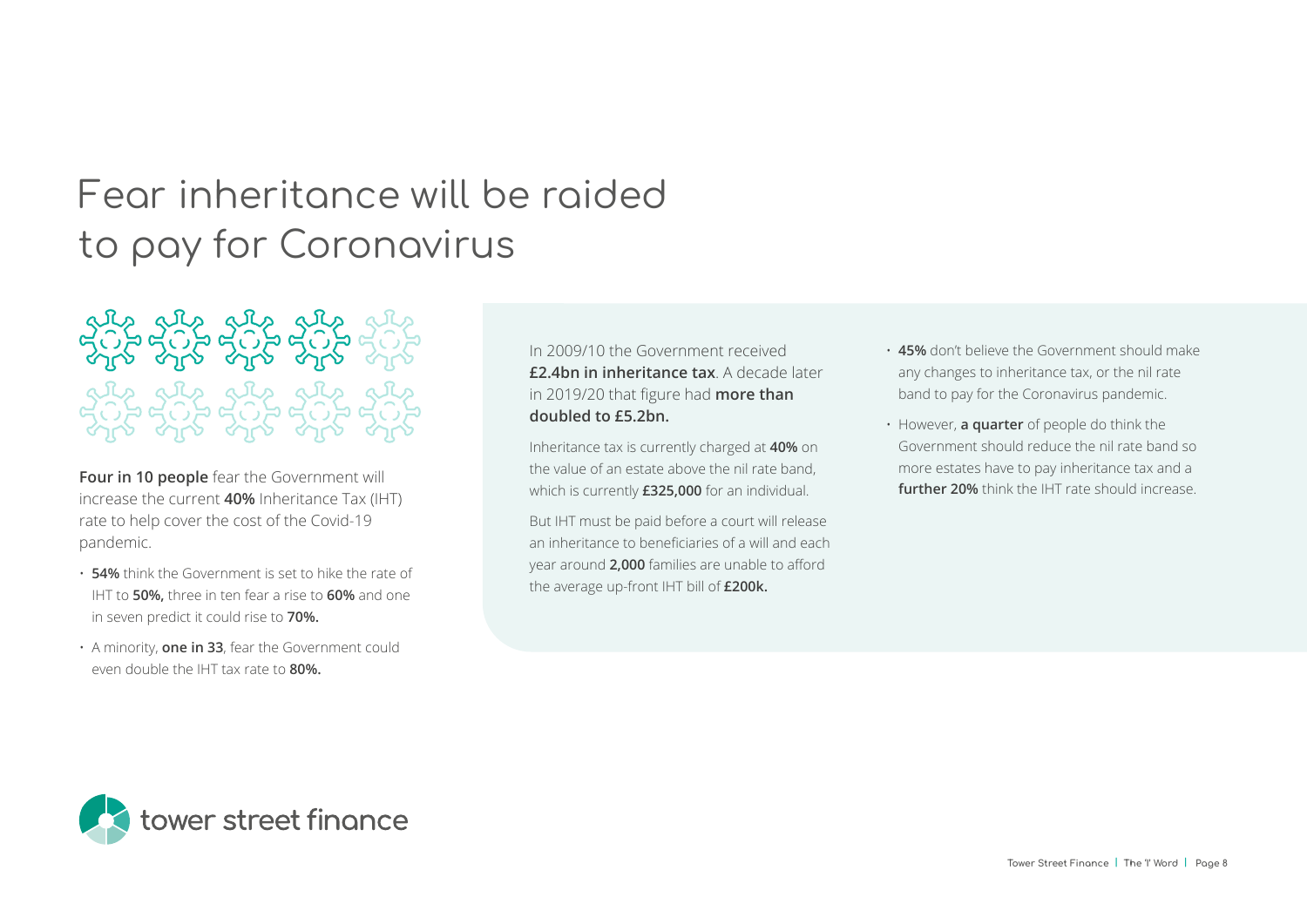# <span id="page-9-0"></span>Will the UK property boom lead to more families becoming inheritance bust?

# <u>Iniminininininin</u>

With soaring property prices pushing many more estates into inheritance tax (IHT) liability it's predicted that few loved ones will now want to be left a legacy of bricks and mortar.

- **45%** of UK adults plan to sell any property they inherit.
- **18%** say they will keep the family home and either live in it themselves or use it to provide a rental income.

But with the threshold a person can inherit before tax remaining frozen until 2026 at **£325,000** and property prices continuing to rise, with the average home increasing in value by **£16,000** this year alone (2), it is unlikely that loved ones will want to be left the financial burden of inheriting the family home at all.

Spouses and civil partners are the only family members completely exempt from IHT on a home. Despite this, **73%** of the 2,000 UK adults asked in this study said they planned to leave their estate to their children, step-children and grand-children.

- The average property in London is already valued over the personal IHT threshold at **£487k**, as are homes in the South East currently costing an average of **£337k**.
- Both are predicted to rise to **£548k** and **£394k** respectively by 2025.
- Forecasts for properties in the East of England will also exceed the IHT threshold by 2025 with the average home expected to rise from **£310k** to **£363k** (3), and this is before any other assets in the estate are accounted for.

|                             | 5-year<br>growth<br>forecast | Average value<br>in Dec 2020 | Forecast<br>value end<br>2025 |
|-----------------------------|------------------------------|------------------------------|-------------------------------|
| North West                  | 28.8%                        | £176,925                     | £227,879                      |
| Yorkshire and<br>the Humber | 28.2%                        | £172,326                     | £220,921                      |
| <b>Fast Midlands</b>        | 24%                          | £200,951                     | £249,180                      |
| West Midlands               | 24%                          | £207,603                     | £257,428                      |
| Scotland                    | 22.8%                        | £156,768                     | £192,512                      |
| Wales                       | 22.8%                        | £169,846                     | £208,571                      |
| North Fast                  | 20.5%                        | £137,531                     | £165,725                      |
| South West                  | 18.7%                        | £264,512                     | £313,975                      |
| South East                  | 17%                          | £336,984                     | £394,271                      |
| Fast                        | 17%                          | £310,240                     | £362,981                      |
| London                      | 12.6%                        | £486,562                     | £547,868                      |



*Source: Savills / Nationwide*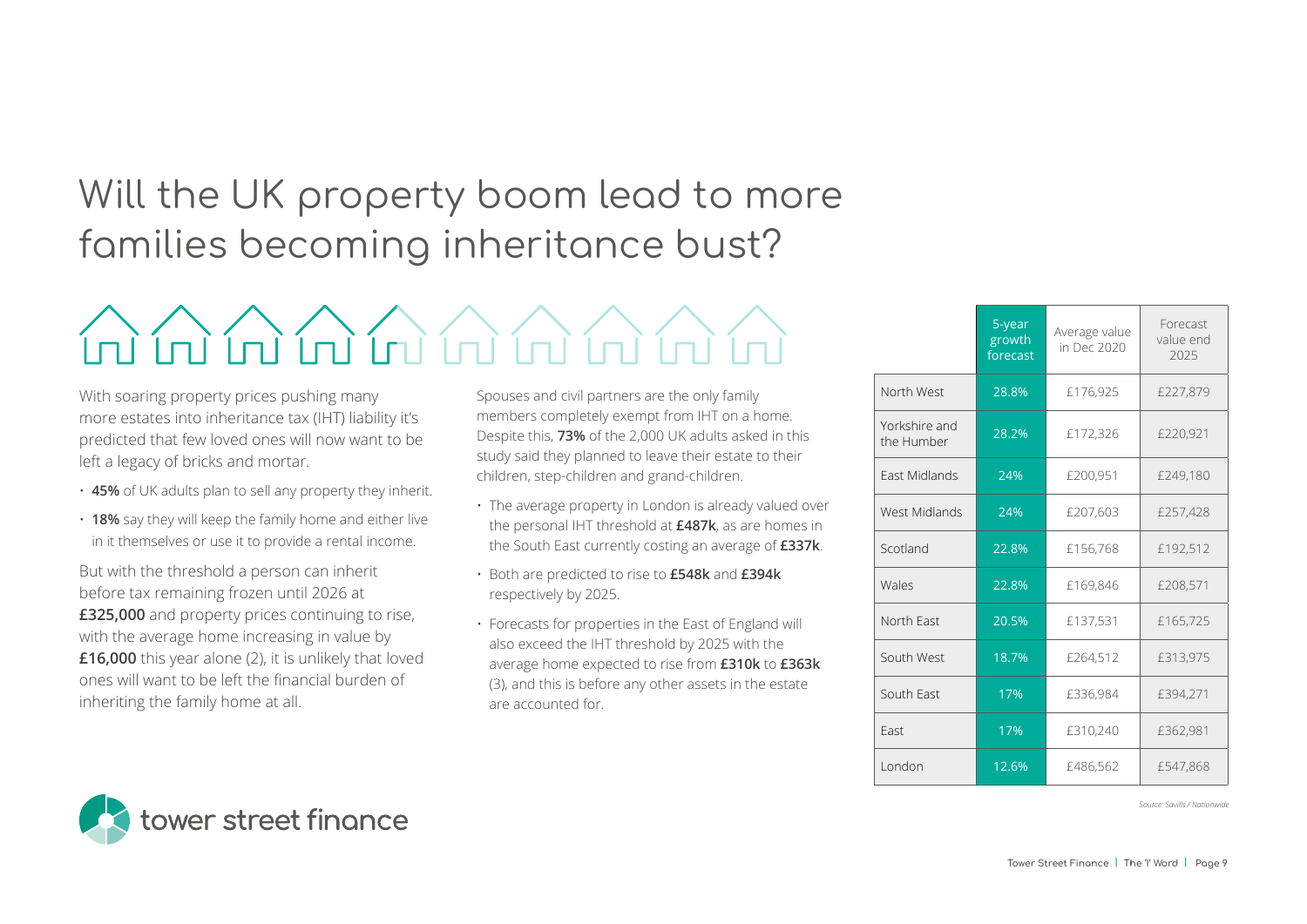# <span id="page-10-0"></span>About Tower Street Finance

Tower Street Finance's products are designed to ease some of the issues people face around inheritance. Whether that is by helping to bridge the financial gap for beneficiaries during probate, settling the inheritance tax bill and other estate costs for executors and personal representatives, or for those who feel their loved ones wishes haven't been granted and pursing a legal challenge to dispute an inheritance.



Allows beneficiaries to access a proportion of their inheritance sooner, with the Advance repaid out of the proceeds of their inheritance, but with no risk or personal liability.



Provides a solution for estates that are effectively 'locked' because the executor has to pay the Inheritance Tax to apply for the Grant of Probate, but needs the Grant to realise the assets to pay the bill.



### inheritance advance  $\begin{array}{ccc} & & \bullet & \bullet\end{array}$  estate expense funding

Estate Expense Funding is a product available to executors and personal representatives who can't fund the costs associated with administering an estate.



A unique loan to cover the legal costs to dispute an inheritance. Unlike other products we don't ask you to jump through expensive hurdles to assess your dispute and there are no credit checks, no charges over property, no personal liability and no monthly repayments.

#### Tower Street Finance's partnership with Cruse Bereavement Care

Cruse Bereavement Care offers support, advice and information for children, young people and adults when someone dies. It also works to enhance society's care of bereaved individuals.

The Tower Street Finance team has also pledged to raise £10,000 for Cruse Bereavement Care this year.

Find out more by visiting the *[Just Giving site.](https://www.justgiving.com/campaign/TowerStreetFinanceCharityChallenge?success=true)*